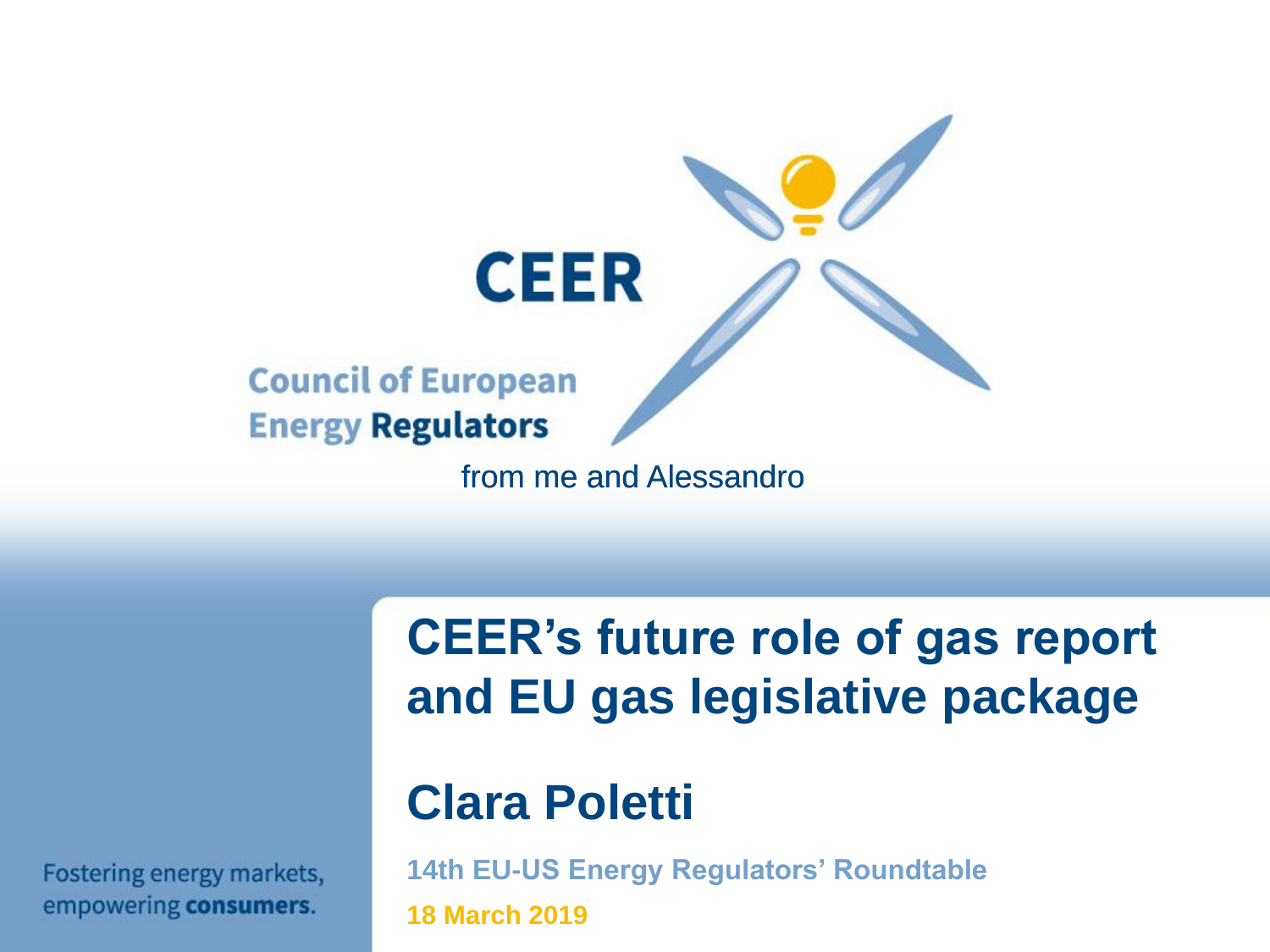

## **Evolution of the energy sector**

- The energy sector is undergoing profound change driven by **decarbonisation and digitalization**
- The new EU **Clean Energy Package (CEP)** addressed issues on the electricity market design
- Now attention in Europe is to:
	- Improving the **internal gas market** and
	- **sector coupling:** common issues between the sectors and possible implications for market functioning and infrastructure.
- A proposal for a **New EU Gas Package** is under discussion

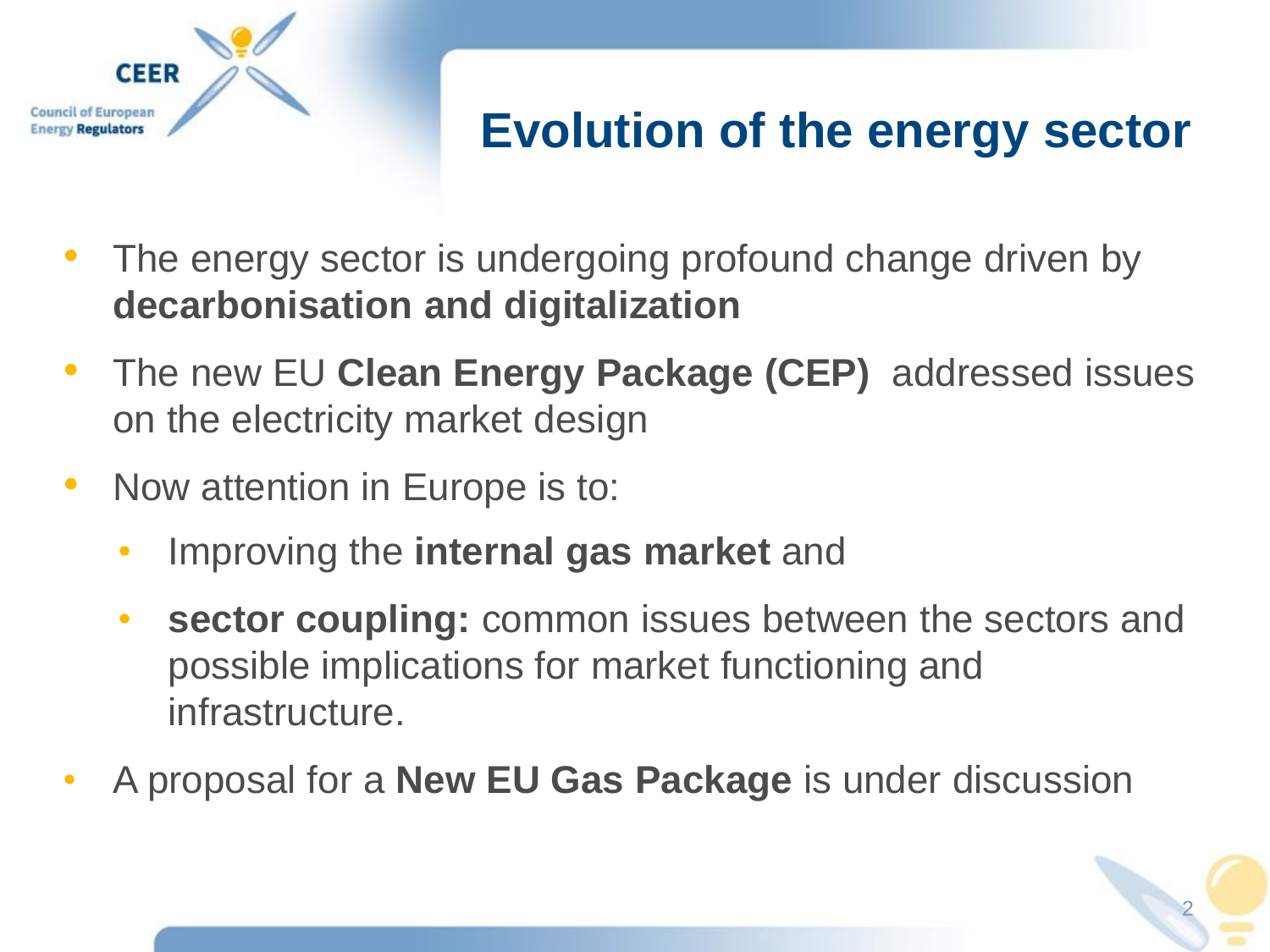

### **EU Gas model: a success**

The EU Gas Model, still under implementation, has been already **successful** in:

- **E.** Increasing liquidity in the gas markets
- Making **hub price signals** stronger
- **Reducing the hub price** spreads
- Creating a functioning market-based **balancing system**
- Defining a **frameworks for investment and congestion**  management

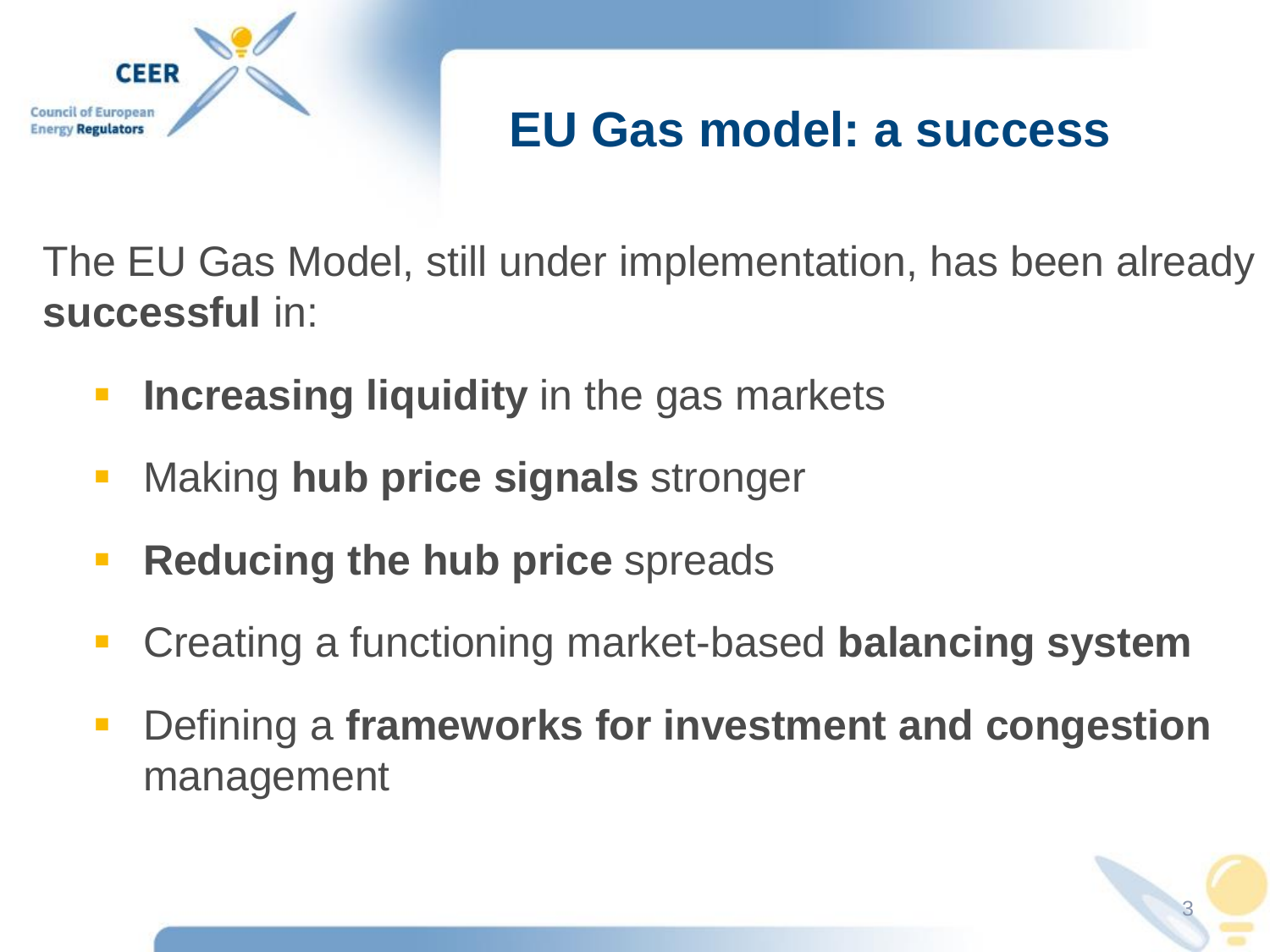

### **But there are new challenges**

- **Decarbonization** target: *risk of for the gas sector to became marginal if green technologies are not deployed*
- End of **long term capacity contracts**: *risk of hub spread increasing*
- Possible reduction (also locally) of **gas demand**: *risk of sustainability of some infrastructure*
- Reduction of **European gas production**: *risk of increasing dependency form non-European countries*
- Sustainability of the **LNG/storage** infrastructures: *risk of decreasing security of supply*

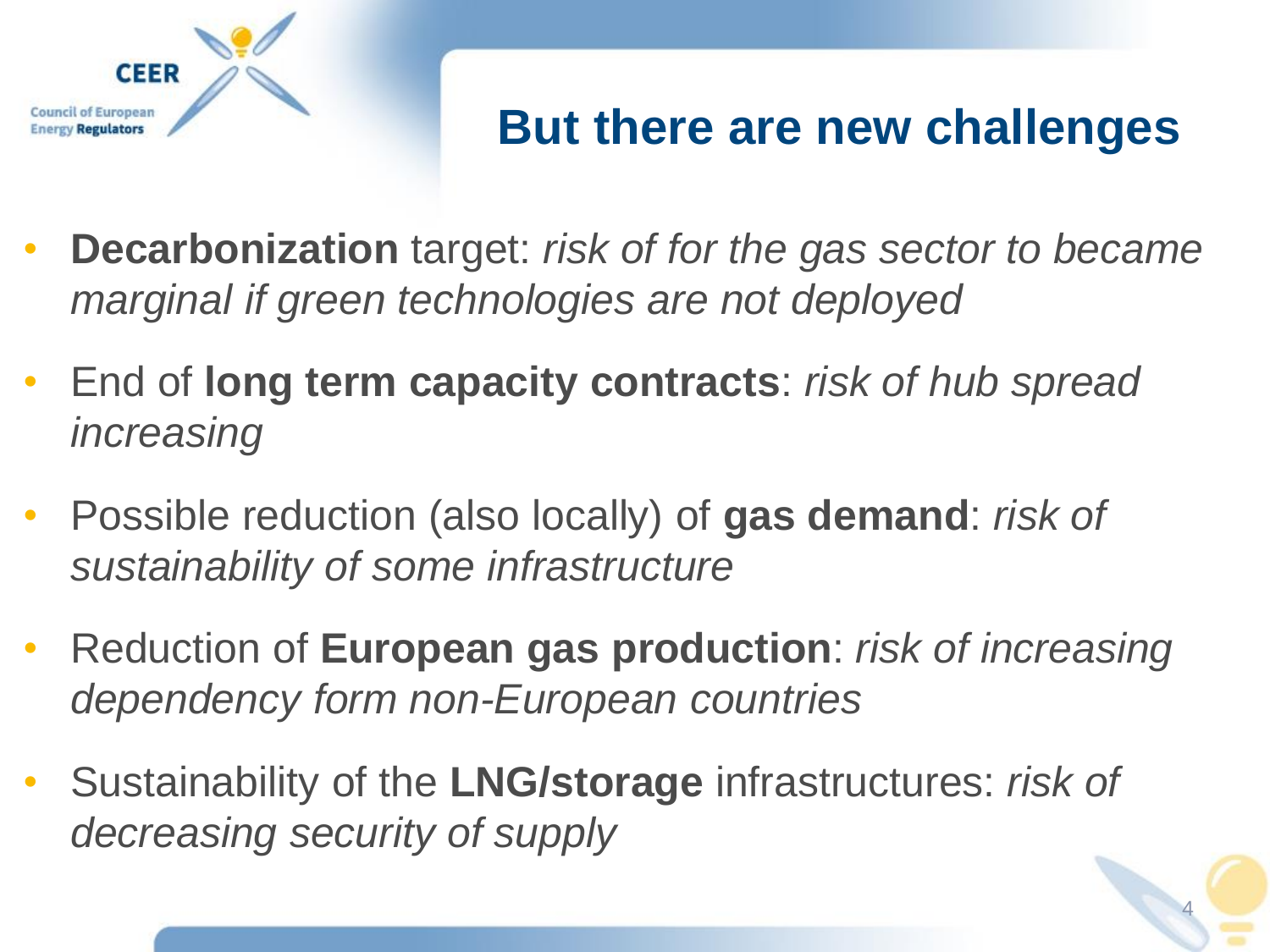

# **Work of the EU Regulators**

- Regulators' priorities: **decarbonisation at least cost**, improved resilience and consumer/system benefits
- CEER will publish soon a consultation document on the *Regulatory Challenges for a Sustainable Gas sector*
- On 3 areas:

Regulatory challenges for renewable gases



Adapting the Gas Market **Design** 

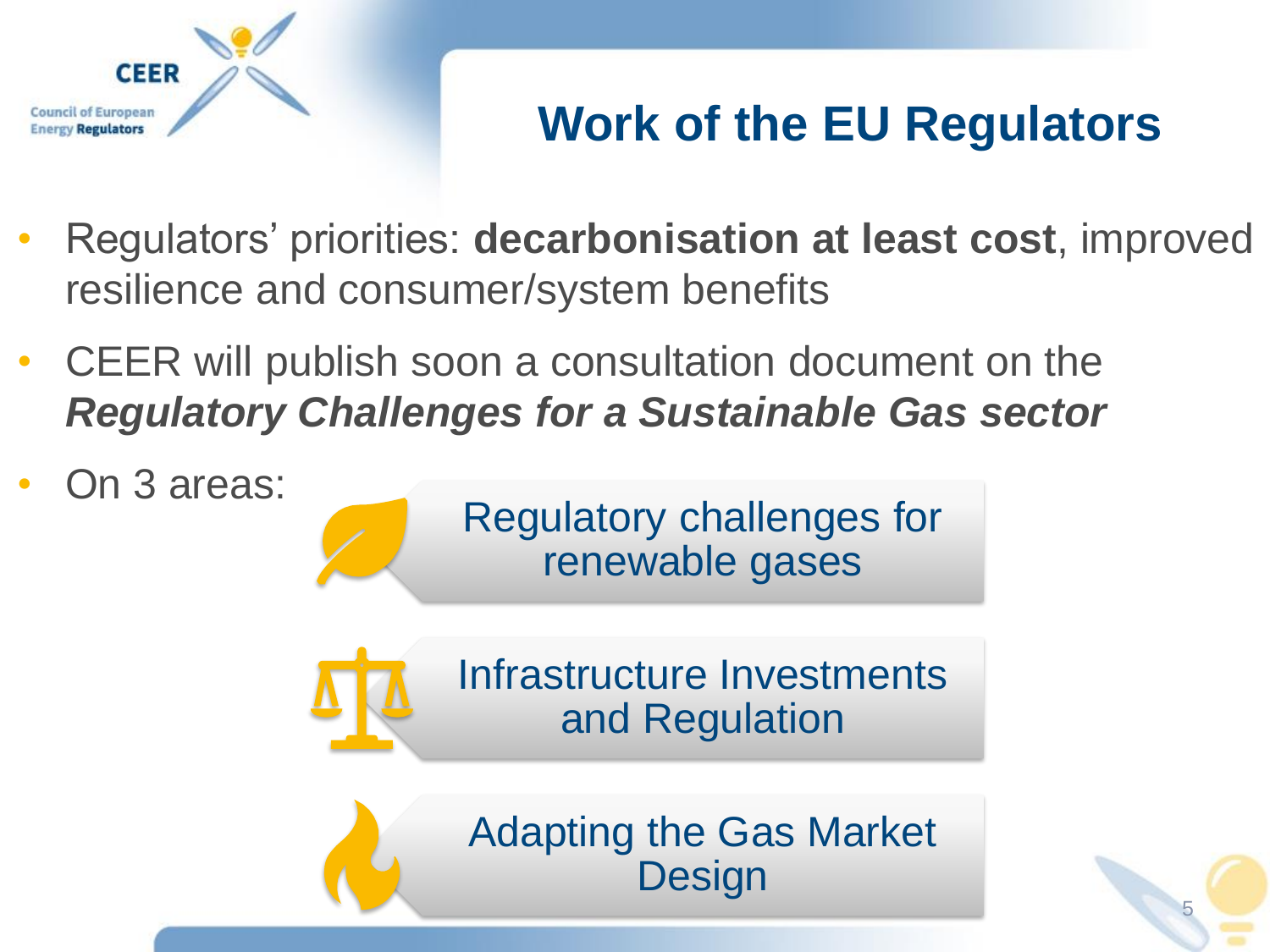

### **Scope of Network Operator Activities**

- In a number of EU countries, TSOs/DSOs are (or aim to be) involved in **CNG/LNG fueling and power-to-gas infrastructures**
- **Problem of compatibility with current unbundling** rules that do not allow TSO/DSO to be involve in production/supply activities

- The regulatory framework should be technology neutral but allow for flexibility in order to develop pilot and demonstration projects
- Apply similar provisions of the CEP regarding involvement of electric DSOs/TSOs on storage/refueling station: **activity allowed only and until the market is not able to provide them**

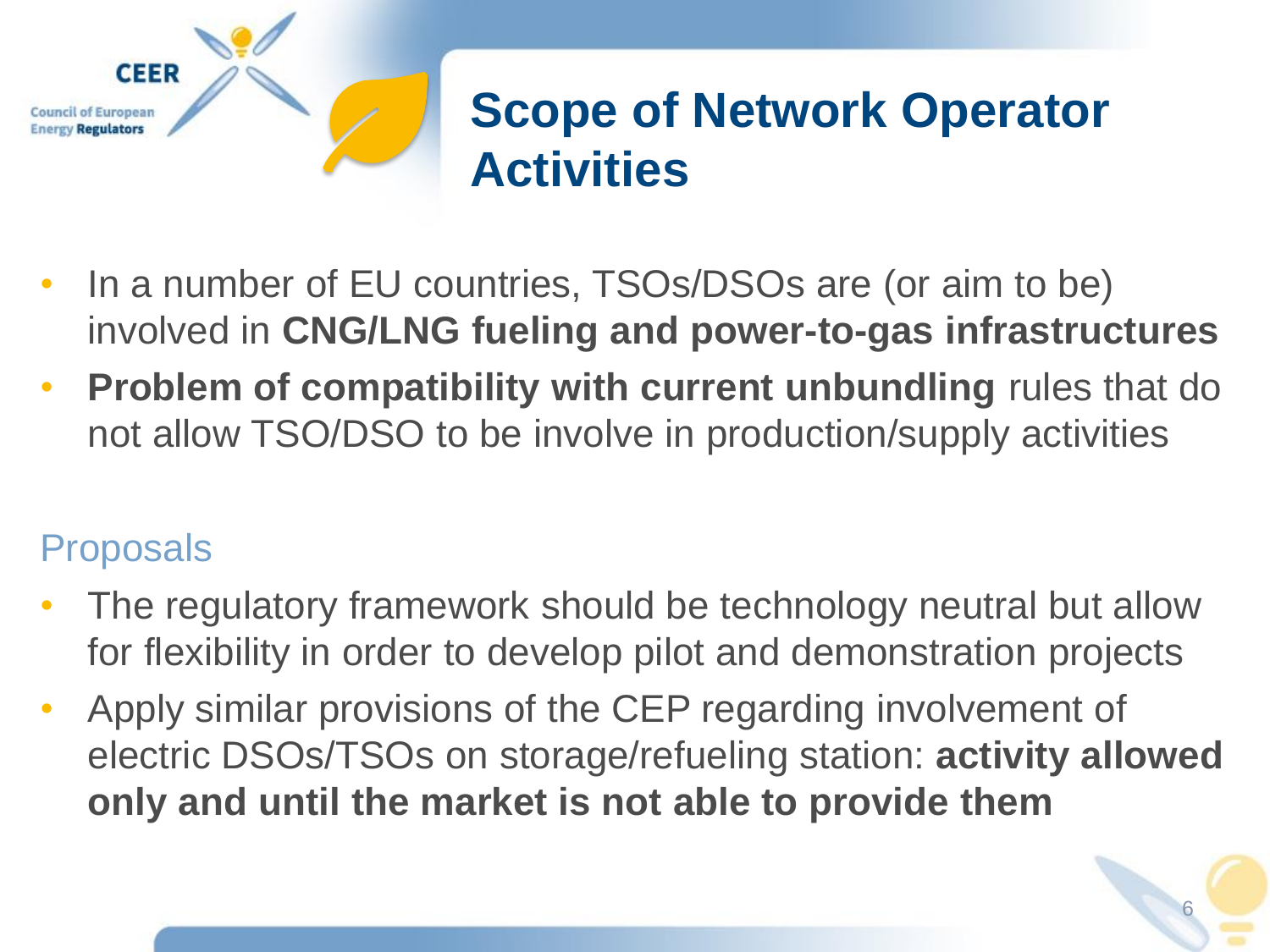

### **Regulation of hydrogen networks in the future**

7

- In most EU countries, existing hydrogen pipelines are mainly owned by companies which produce gases for industrial purposes
- If **hydrogen were to be developed on a large scale**, it could be appropriate to **define a regulatory framework**  for hydrogen infrastructure

#### Proposal

• A **flexible and dynamic approach** is necessary to ensure that regulation can kick-in once the economic characteristics require regulation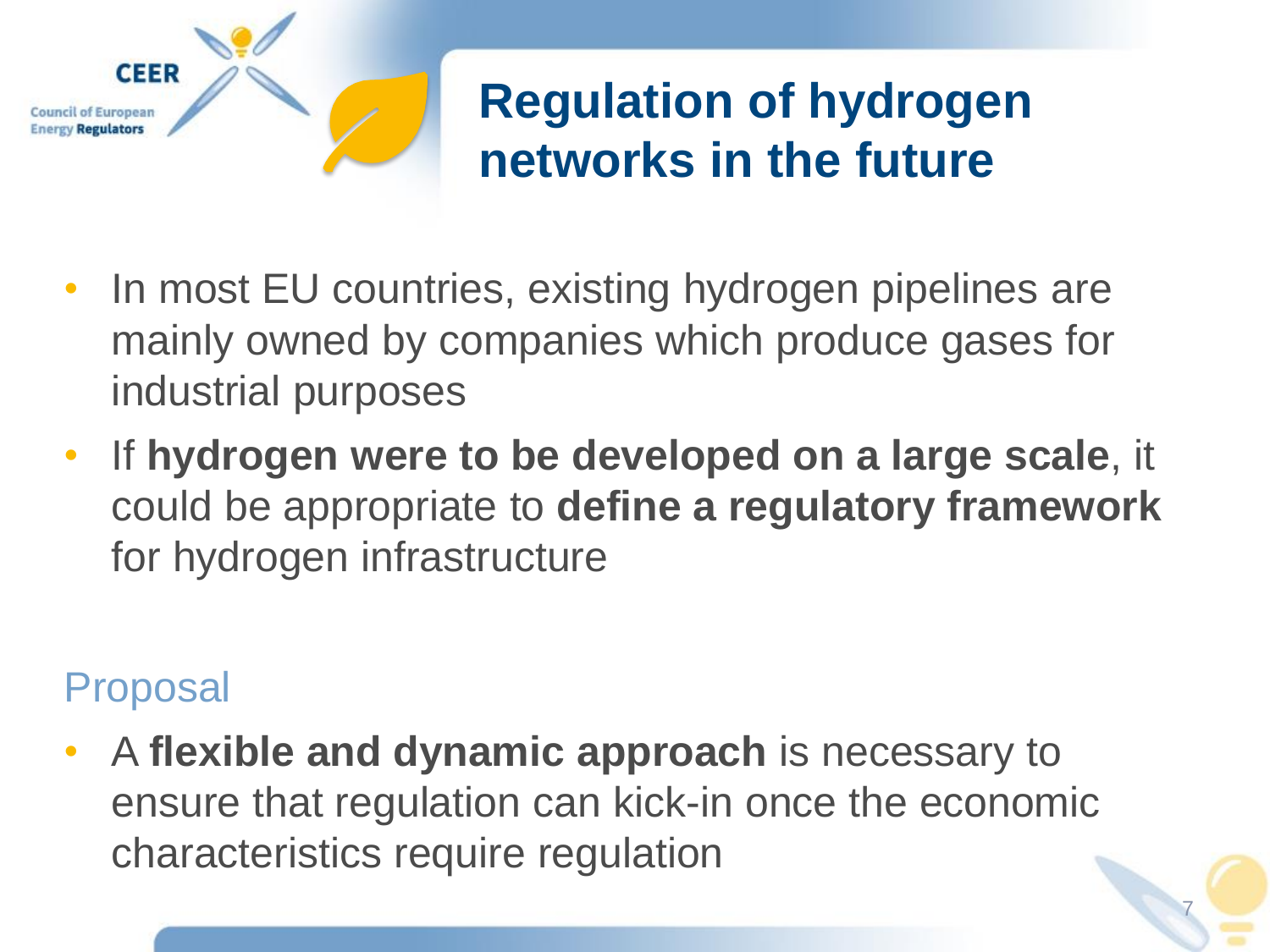

# **Role and Tariffication of Power-to-gas Infrastructures**

• Electricity and gas tariff systems do not acknowledge any specific role to power-to-gas assets

- Ensuring that the **national regulatory frameworks do not create distortions to the efficient deployment** and use of these technologies
- If installations are effectively used as **electricity storages**, they may be subject to provisions similar to those applied to the other electricity storage technologies

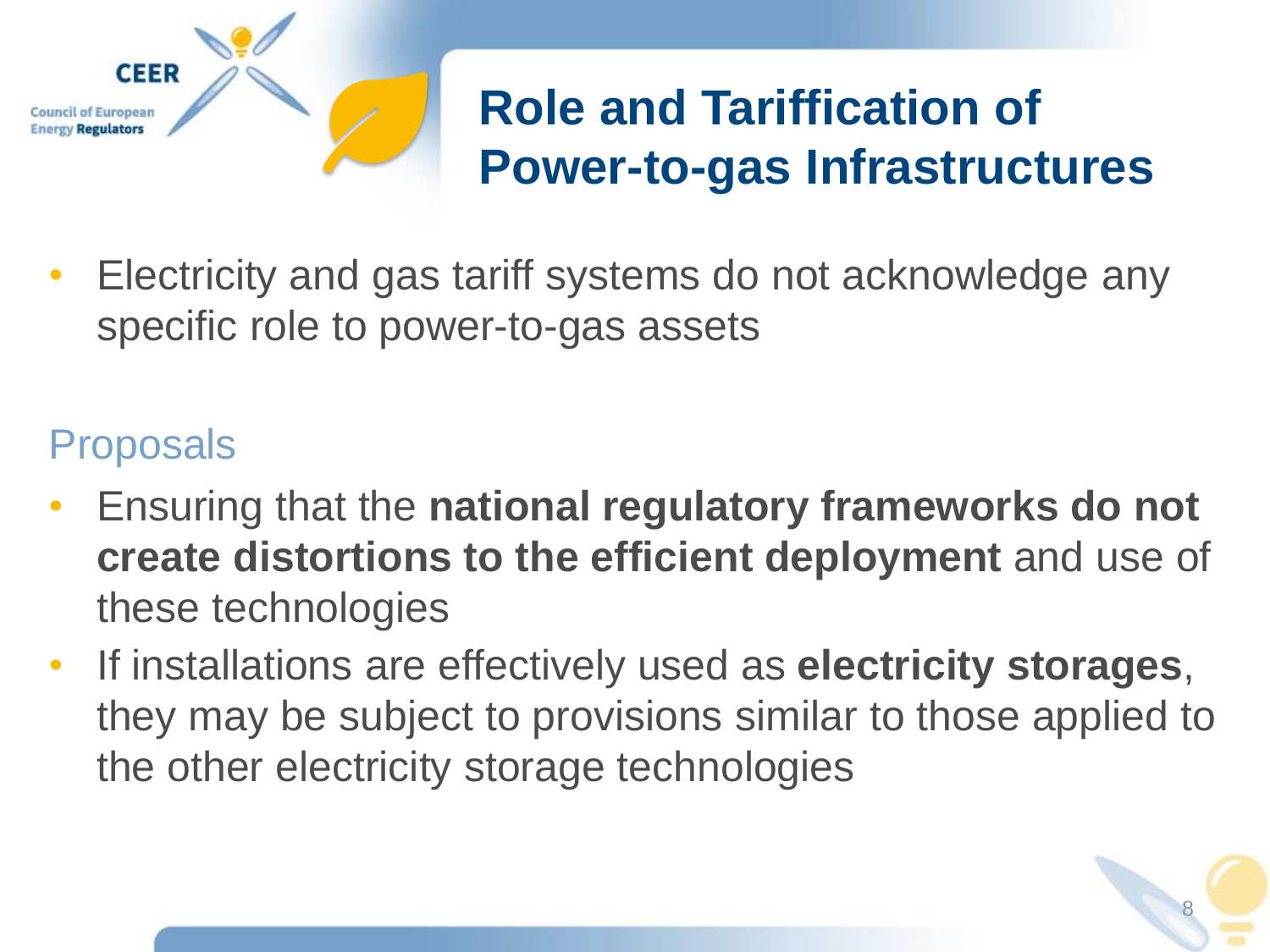

## **The Strategic Importance of TYNDP Development**

• Given the significant uncertainties on the evolution of the demand for gas/the gas sector in the long run, **new investment decisions shall be carefully assessed**

- Stronger oversight by ACER and NRAs:
	- ENTSOG Ten Year Network Development Programs (TYNDP)
	- CBA methodology and underlying scenarios

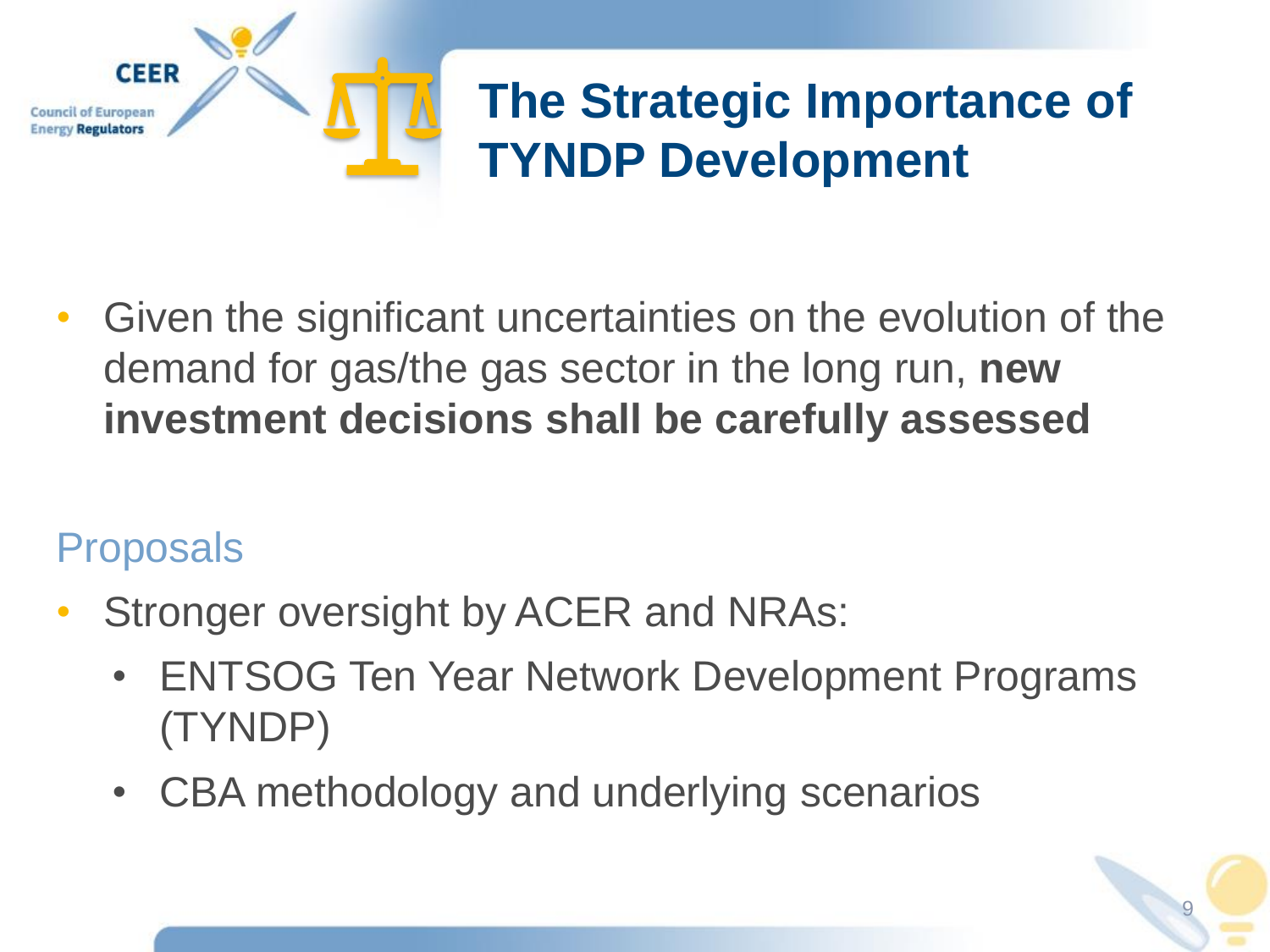

• Lack of coherence in some areas of EU legislation regarding infrastructure development

- Better coordination between
	- the CAM Network Code that defines rules on incremental capacity approach for new investments based on **market tests**
	- and the Projects of Common Interest processes which is based on **CBA methodology**

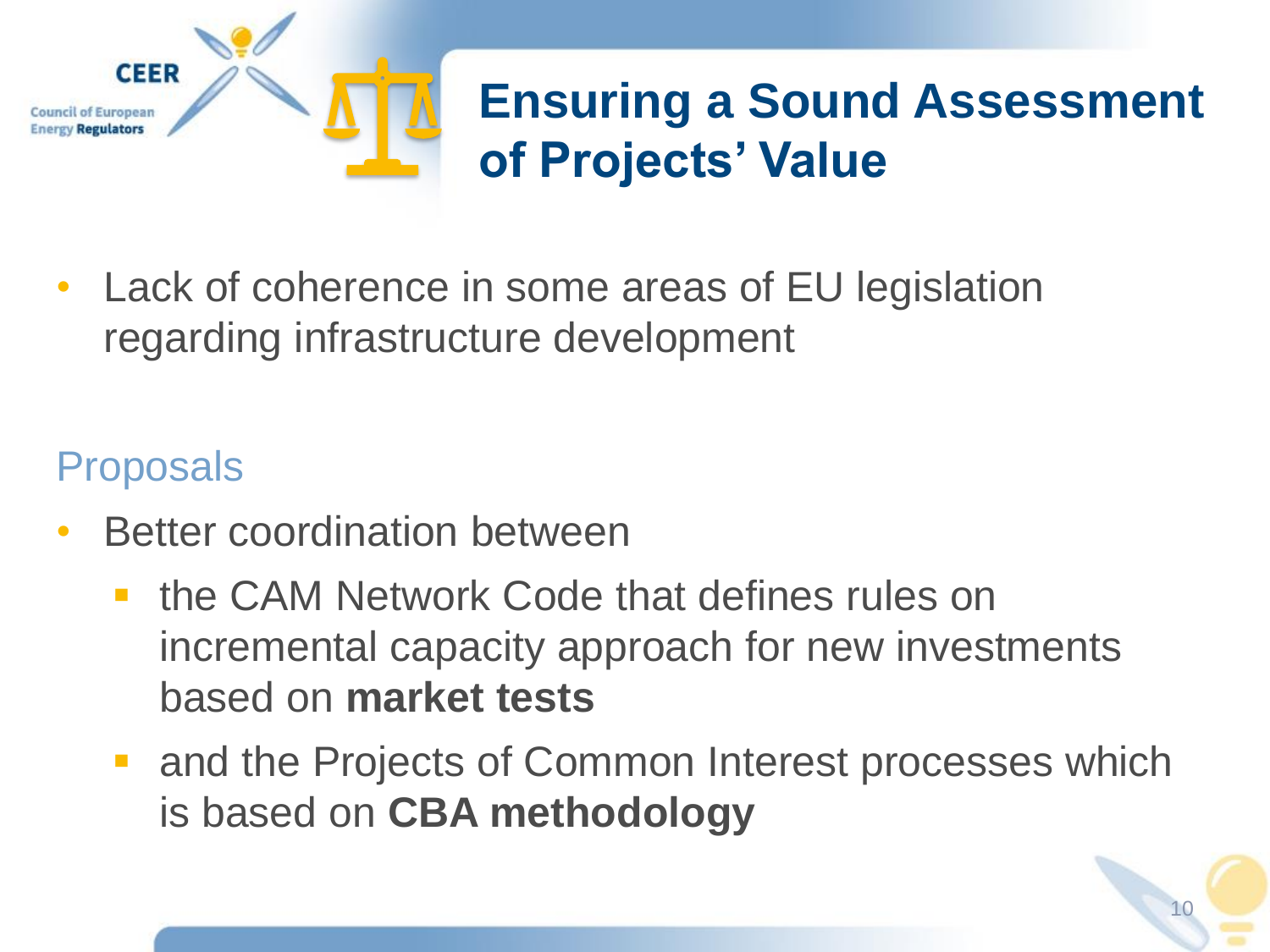

- Gas consumption may decrease, at least locally, some infrastructures could be less used
- The possible **decommissioning** of gas infrastructures might have **cross-border impacts**

- NRAs could consider designing regulatory tools to deal with the risk of stranded assets.
- A **coordinated framework for the decommissioning** of cross-border assets might be needed